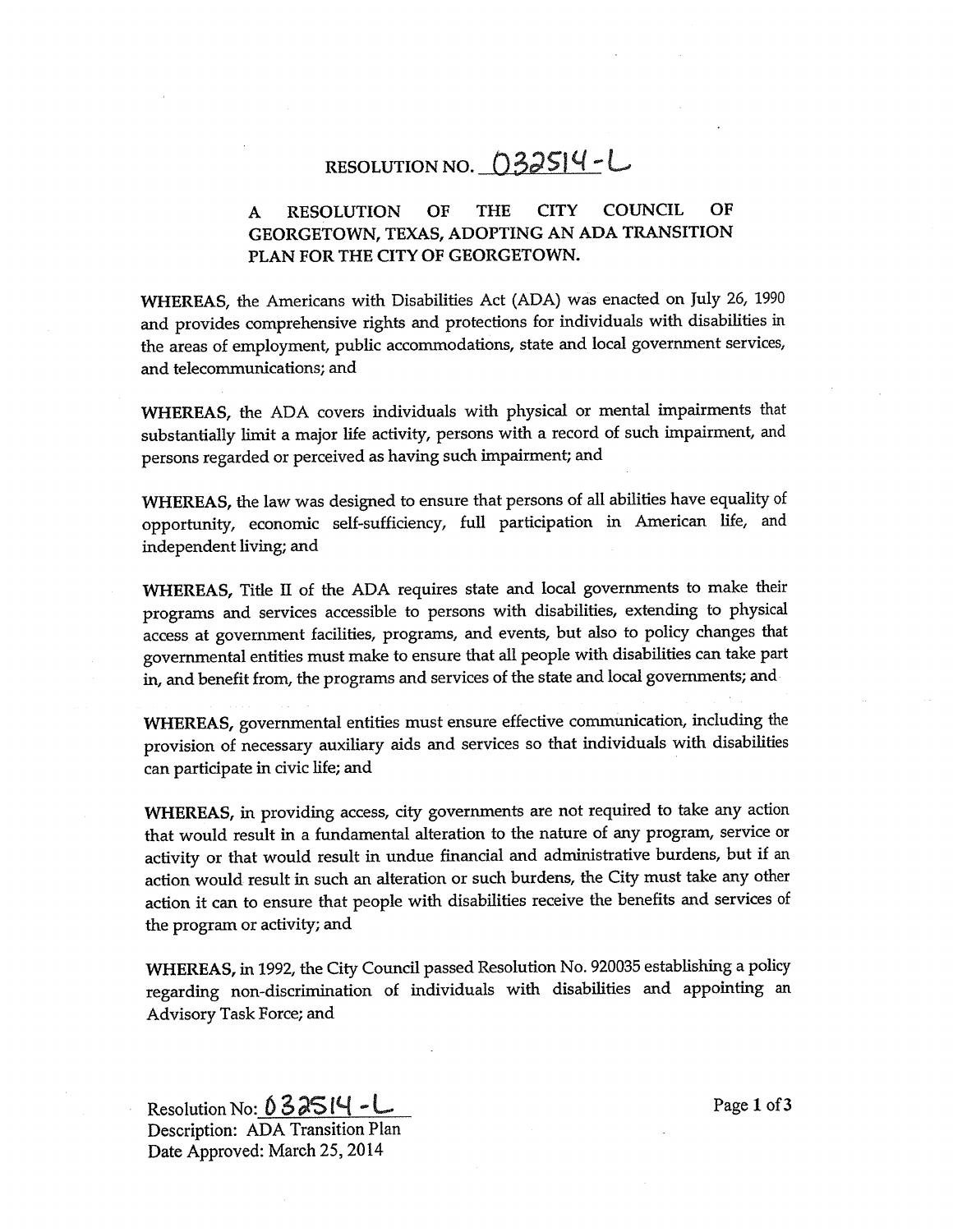WHEREAS, in April 2011, Council appointed an ADA Coordinator and an ADA Advisory Task Force to develop a Transition Plan to address City compliance with the ADA and report back to Council; and

WHEREAS, the ADA Advisory Task Force has developed an ADA Transition Plan and recommends that the City Council adopt the ADA Transition Plan.

## NOW, THEREFORE, BE IT RESOLVED AND ORDERED BY THE CITY COUNCIL OF THE CITY OF GEORGETOWN, TEXAS THAT:

## SECTION 1. VERIFICATION OF FACTS

The facts and recitations contained in the preamble of this resolution are hereby found and declared to be true and correct, and are incorporated by reference herein and expressly made <sup>a</sup> part hereof, as if copied verbatim.

#### SECTION 2. ADOPTION OF THE ADA TRANSITION PLAN

The ADA Transition Plan recommended by the ADA Advisory Task Force is hereby adopted.

### SECTION 3. APPROVAL OF THE RECOMMENDATIONS

The ADA Advisory Task Force makes the following recommendations in the ADA Transition Plan that are hereby approved and shall be implemented:

FEASIBILITY STUDY. The City should conduct a feasibility study to obtain an analysis and evaluation for proposed projects to determine if the projects are technically feasible and to provide an estimated cost for project prioritization and budgeting. The Feasibility Study will provide recommendations for implementation of the ADA Transition Plan, including prioritization of projects, scheduling and integration of those projects into the City CIP and City Budget. The Feasibility Study has been included in the scope of services for the 2014 Sidewalk Study proposal. Once the Feasibility Study is complete it will be presented to the ADA Advisory Committee for review and recommendation to the City Council.

ADA ADVISORY COMMITTEE. The. City should establish an ADA Advisory Committee. Membership on the Committee should include the ADA Coordinator and representatives of the following City departments: transportation, systems engineering, parks and recreation, facilities, communication, and legal. Citizen representatives should also be members of the Committee, including individuals with ADA mobility limitations, as well as the sight and hearing impaired. The ADA Advisory Committee

Resolution No:  $\bigcirc$   $\frac{32514}{-}$ Description: ADA Transition Plan Date Approved: March 25, 2014